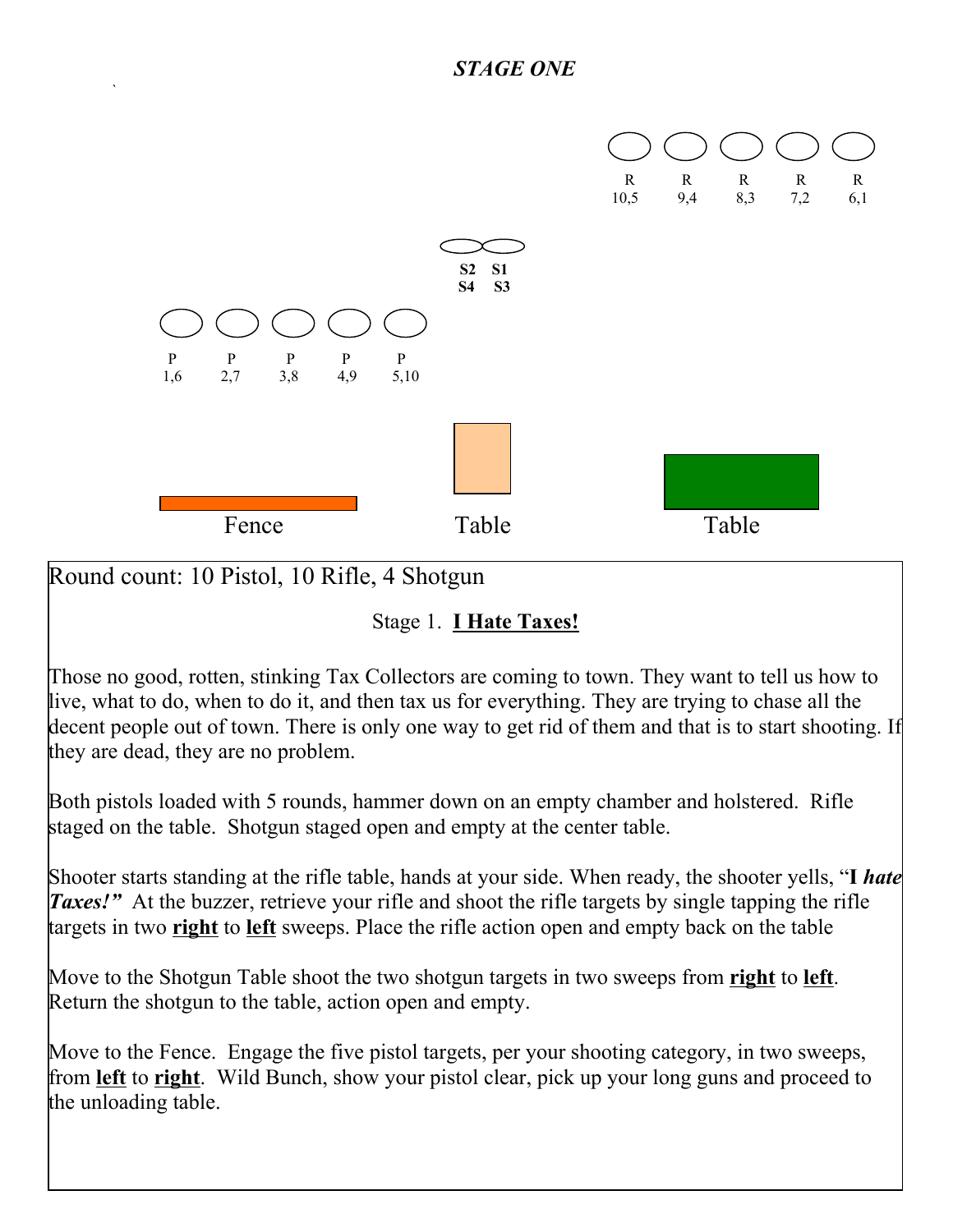



# Round count: 10 Pistol, 10 Rifle, 4 Shotgun

#### Stage 2. **YOUR GUN IS YOUR FRIEND**

*You have just walked out of the saloon and you notice a gun lying in the street. There is also a body attached to it. About that time a bullet whizzes past your head. Now who in hell is shooting at you. As it happens the bank across the street is being robbed and you have interrupted the gang's getaway. What can you do but shoot them all and let God sort them out.*

Both pistols loaded with 5 rounds, hammer down on an empty chamber and holstered. Rifle staged on the table. Shotgun staged open and empty on the center table.

Shooter starts standing behind the rifle table with both hands in full surrender position. When ready, the shooter yells, "*You are about to meet my only friend!"* At the buzzer, shoot the rifle targets by double tapping them in the following order, the center target, the inside left target, the inside right target, the outside left target, and finally the outside right target. Place the rifle open and empty back on the table.

 Move to the shotgun table. Pick up your shotgun and shoot the shotgun targets from **right to left** twice. Place the shotgun open and empty back on the table.

Move to the Fence. Shoot the pistol targets in the same order as the rifle targets. Holster your pistols. Wild Bunch, show pistol is clear, drop the magazine pick up your long guns and proceed to the unloading table.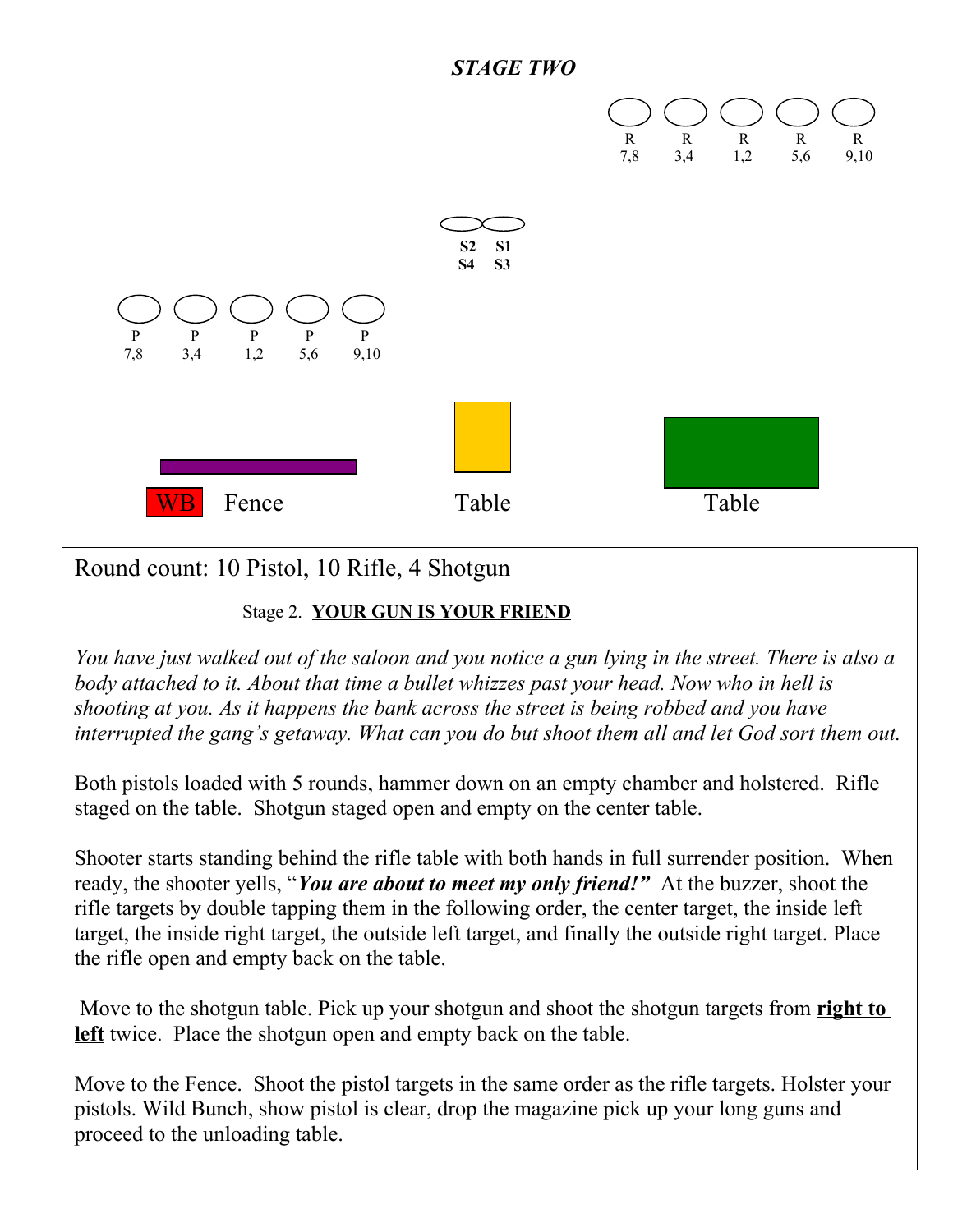### *STAGE THREE*



Round count: 10 Pistol, 10 Rifle, 4 Shotgun

### Stage 3. **WHO LOVES YOU?**

*You have just finished the burial service for the damn carpetbaggers and remembered that next to the Good Book your Colt 45 was your best friend. Then you just start shooting!*

Both pistols loaded with 5 rounds, hammer down on an empty chamber and holstered. Rifle staged on the table. Shotgun staged open and empty on the center table.

Shooter starts standing behind the table with the rifle held at cowboy port arms. When ready, the shooter yells, "*Who loves you?"* At the buzzer, shoot the four rifle targets by double tapping the outside left target. Then triple tap the inside left target. Then double tap the inside right target. Then triple tap the outside left target. Place the rifle open and empty back on the table

 Move to the shotgun table. Pick up your scattergun and loading from your person, shoot the targets from **right** to **left** in two sweeps. Return the shotgun to the table, open and empty.

Move to the fence. Shoot the pistol targets in the same sequence as the rifle targets. WB category drop the magazine and show your pistol clear to the RO. Pick up your long guns and proceed to the unloading table.